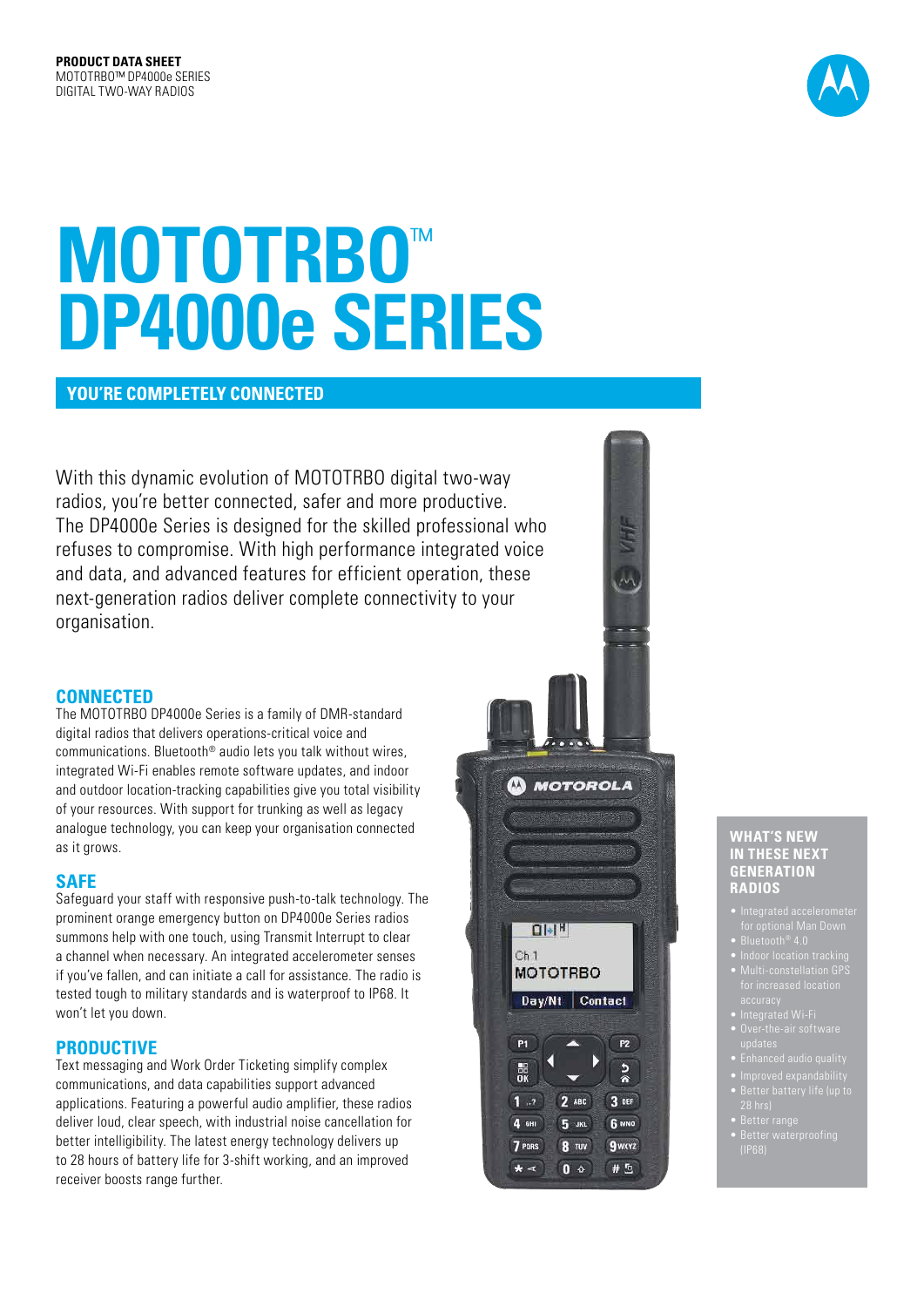

|                                                                                     | <b>Full Keypad (FKP) Model</b> |               |                             |                   | <b>Limited Keypad (LKP) Model</b> | No Keypad (NKP) Model           |               |                             |  |
|-------------------------------------------------------------------------------------|--------------------------------|---------------|-----------------------------|-------------------|-----------------------------------|---------------------------------|---------------|-----------------------------|--|
| Model Number                                                                        | DP4800e, DP4801e*              |               |                             | DP4600e, DP4601e* |                                   | DP4400e <sup>^</sup> , DP4401e* |               |                             |  |
| Band                                                                                | VHF                            | UHF           | $800*$                      | VHF               | UHF                               | VHF                             | <b>UHF</b>    | $800*$                      |  |
| <b>GENERAL SPECIFICATIONS</b>                                                       |                                |               |                             |                   |                                   |                                 |               |                             |  |
| Frequency                                                                           | 136-174 MHz                    | 403-527 MHz   | 806-825 MHz.<br>851-870 MHz | 136-174 MHz       | 403-527 MHz                       | 136-174 MHz                     | 403-527 MHz   | 806-825 MHz.<br>851-870 MHz |  |
| High Power Output                                                                   | 5 W                            | 4 W           | 2.5 W                       | 5 W               | 4 W                               | 5 W                             | 4 W           | 2.5W                        |  |
| Low Power Output                                                                    | 1 W                            | 1 W           | 1 W                         | 1 W               | 1 W                               | 1 W                             | 1 W           | 1 W                         |  |
| <b>Channel Spacing</b>                                                              | 12.5, 20, 25 kHz               |               |                             |                   |                                   |                                 |               |                             |  |
| <b>Channel Capacity</b>                                                             | 1000                           |               |                             |                   | 1000                              | 32                              |               |                             |  |
| Dimensions (H x W x D),<br>Radio + Standard 2250 mAh Battery                        | 130 x 55 x 41 mm               |               |                             | 130 x 55 x 41 mm  |                                   | 130 x 55 x 40 mm                |               |                             |  |
| Weight, Radio + Standard<br>2250 mAh Battery                                        | 347 g                          |               |                             | 347 g             |                                   | 322 g                           |               |                             |  |
| Dimensions (H x W x D).<br>Radio + Slim 2050 mAh Battery                            | 130 x 55 x 36 mm               |               |                             | 130 x 55 x 36 mm  |                                   | 130 x 55 x 34 mm                |               |                             |  |
| Weight, Radio + Slim 2050 mAh Battery                                               | 325 <sub>g</sub>               |               |                             | 325 <sub>g</sub>  |                                   | 300 <sub>g</sub>                |               |                             |  |
| Dimensions (H x W x D), Radio + High<br>Capacity 3000 mAh Battery                   | 130 x 55 x 41 mm               |               |                             | 130 x 55 x 41 mm  |                                   | 130 x 55 x 40 mm                |               |                             |  |
| Weight, Radio + High Capacity<br>3000 mAh Battery                                   | 347 g                          |               |                             | 347 g             |                                   | 322 g                           |               |                             |  |
| Digital / Analogue Battery Life <sup>1</sup> ,<br>Standard 2250 mAh Battery         | 22 / 16.5 hrs                  | 21 / 16 hrs   | 21 / 17.5 hrs               | 22 / 16.5 hrs     | 21 / 16 hrs                       | 22 / 16.5 hrs                   | 21 / 16 hrs   | 21 / 17.5 hrs               |  |
| Digital / Analogue Battery Life <sup>1</sup> ,<br>Slim 2050 mAh Battery             | 20 / 15 hrs                    | 19 / 14.5 hrs | 19 / 15.5 hrs               | 20 / 15 hrs       | 19 / 14.5 hrs                     | 20 / 15 hrs                     | 19 / 14.5 hrs | 19 / 15.5 hrs               |  |
| Digital / Analogue Battery Life <sup>1</sup> , High<br>Capacity LV 3000 mAh Battery | 29 / 22 hrs                    | 28 / 21.5 hrs | 28 / 23 hrs                 | 29 / 22 hrs       | 28 / 21.5 hrs                     | 29 / 22 hrs                     | 28 / 21.5 hrs | 28 / 23 hrs                 |  |
| Power Supply (Nominal)                                                              | 7.5V                           |               |                             |                   |                                   |                                 |               |                             |  |

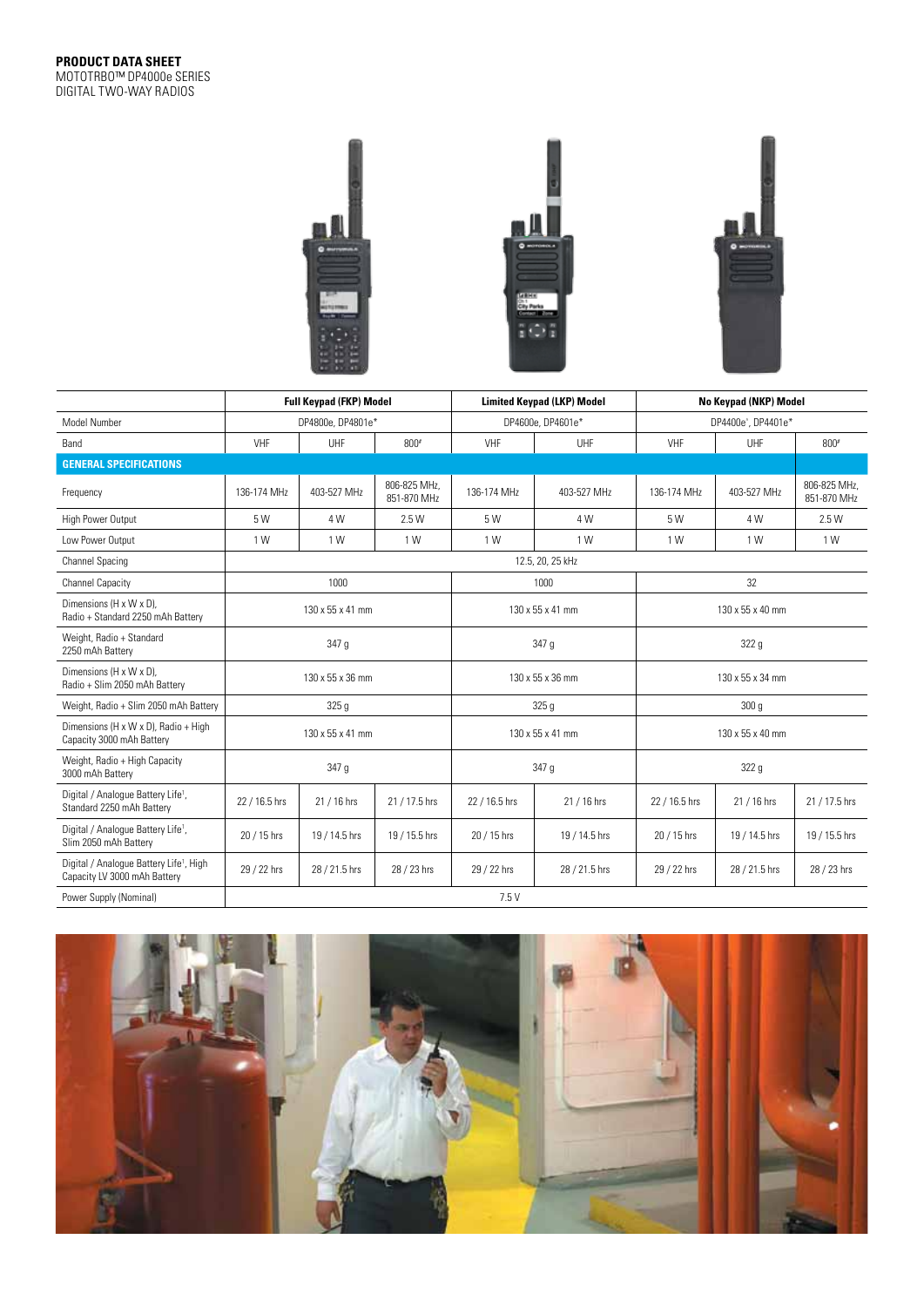#### **ALL MODELS**

| <b>TRANSMITTER SPECIFICATIONS</b>                            |                                                                                                                                   |  |  |  |  |  |
|--------------------------------------------------------------|-----------------------------------------------------------------------------------------------------------------------------------|--|--|--|--|--|
| <b>Channel Spacing</b>                                       | 12.5, 20, 25 kHz                                                                                                                  |  |  |  |  |  |
| 4FSK Digital Modulation                                      | 12.5 kHz Data: 7K60F1D and 7K60FXD.<br>12.5 kHz Voice: 7K60F1E and 7K60FXE.<br>Combination of 12.5 kHz Voice and Data:<br>7K60F1W |  |  |  |  |  |
| Digital Protocol                                             | ETSI TS 102 361-1, -2, -3                                                                                                         |  |  |  |  |  |
| <b>Conducted/Radiated Emissions</b><br>(TIA603D)             | $-36$ dBm $< 1$ GHz. $-30$ dBm $> 1$ GHz                                                                                          |  |  |  |  |  |
| Adjacent Channel Power                                       | 60dB (12.5 kHz channel),<br>70dB (20 and 25 kHz channel)                                                                          |  |  |  |  |  |
| <b>Frequency Stability</b>                                   | $\pm$ 0.5 ppm                                                                                                                     |  |  |  |  |  |
| <b>RECEIVER SPECIFICATIONS</b>                               |                                                                                                                                   |  |  |  |  |  |
| Analoque Sensitivity (12dB SINAD)                            | $0.16$ uV                                                                                                                         |  |  |  |  |  |
| Digital Sensitivity (5% BER)                                 | $0.14$ uV                                                                                                                         |  |  |  |  |  |
| Intermodulation (TIA603D)                                    | 70 dB                                                                                                                             |  |  |  |  |  |
| Adjacent Channel Selectivity,<br>(TIA603A)-1T                | 60 dB (12.5 kHz channel),<br>70 dB (20 and 25 kHz channel)                                                                        |  |  |  |  |  |
| Adjacent Channel Selectivity,<br>(TIA603D)-2T & (TIA603C)-2T | 45 dB (12.5 kHz channel),<br>70 dB (20 and 25 kHz channel)                                                                        |  |  |  |  |  |
| Spurious Rejection (TIA603D)                                 | 70 dB                                                                                                                             |  |  |  |  |  |
| <b>AUDIO SPECIFICATIONS</b>                                  |                                                                                                                                   |  |  |  |  |  |
| Digital Vocoder Type                                         | AMBF+2™                                                                                                                           |  |  |  |  |  |
| Audio Response                                               | TIA603D                                                                                                                           |  |  |  |  |  |
| <b>Rated Audio</b>                                           | 0.5W                                                                                                                              |  |  |  |  |  |
| Audio Distortion at Rated Audio                              | 3%                                                                                                                                |  |  |  |  |  |
| Hum and Noise                                                | -40 dB (12.5 kHz channel),<br>-45 dB (20 and 25 kHz channel)                                                                      |  |  |  |  |  |
| <b>Conducted Spurious Emissions</b><br>(TIA603D)             | $-57$ dBm                                                                                                                         |  |  |  |  |  |

| <b>BLUETOOTH SPECIFICATIONS</b>                                           |                                                                                            |  |  |  |  |  |  |
|---------------------------------------------------------------------------|--------------------------------------------------------------------------------------------|--|--|--|--|--|--|
| Version                                                                   | 4.0                                                                                        |  |  |  |  |  |  |
| Range                                                                     | Class 2, 10 m                                                                              |  |  |  |  |  |  |
| <b>Supported Profiles</b>                                                 | Bluetooth Headset Profile (HSP), Serial Port<br>Profile (SPP), Motorola fast push-to-talk. |  |  |  |  |  |  |
| Simultaneous Connections                                                  | 1 x audio accessory and 1 x data device                                                    |  |  |  |  |  |  |
| Permanent Discoverable Mode                                               | Optional                                                                                   |  |  |  |  |  |  |
| <b>GNSS SPECIFICATIONS</b>                                                |                                                                                            |  |  |  |  |  |  |
| <b>Constellation Support</b>                                              | GPS, GLONASS                                                                               |  |  |  |  |  |  |
| Time To First Fix. Cold Start                                             | $<$ 60 s                                                                                   |  |  |  |  |  |  |
| Time To First Fix. Hot Start                                              | < 10 s                                                                                     |  |  |  |  |  |  |
| Horizontal Accuracy                                                       | < 5m                                                                                       |  |  |  |  |  |  |
| <b>Wi-Fi SPECIFICATIONS</b>                                               |                                                                                            |  |  |  |  |  |  |
| <b>Standards Supported</b>                                                | IEEE 802.11b, 802.11g, 802.11n                                                             |  |  |  |  |  |  |
| Security Protocol Supported                                               | WPA, WPA-2, WEP                                                                            |  |  |  |  |  |  |
| Maximum Number of SSIDs                                                   | 128 (64 for LKP and NKP models)                                                            |  |  |  |  |  |  |
| <b>ENVIRONMENTAL SPECIFICATIONS</b>                                       |                                                                                            |  |  |  |  |  |  |
| Operating Temperature <sup>2</sup>                                        | $-30 °C$ to $+60 °C$                                                                       |  |  |  |  |  |  |
| Storage Temperature                                                       | $-40$ °C to $+85$ °C                                                                       |  |  |  |  |  |  |
| Electrostatic Discharge                                                   | IFC 61000-4-2 Level 4                                                                      |  |  |  |  |  |  |
| Dust and Water Intrusion                                                  | IFC 60529 - IP68                                                                           |  |  |  |  |  |  |
| Packaging Test                                                            | MII-STD 810D and F                                                                         |  |  |  |  |  |  |
| <b>HAZLOC CERTIFICATION</b>                                               |                                                                                            |  |  |  |  |  |  |
| UL-Approved to TIA-4950 for use in Hazardous Locations, Division 1, Class |                                                                                            |  |  |  |  |  |  |

UL-Approved to TIA-4950 for use in Hazardous Locations, Division 1, Class I, II, III, Groups C,D,E, F, G; Division 2, Class1, Groups A,B,C,D when properly equipped with Motorola UL-Approved battery.

NOTES

1: Typical battery life, 5/5/90 profile at maximum transmitter power with GNSS, Bluetooth,<br>Wi-Fi and Option Board applications disabled. Actual observed runtimes may vary.<br>2: Radio only. Specialised low-temperature battery

Specifications are subject to change without notice. All specifications shown are typical values.

\* DP4401e, DP4601e and DP4801e models include GNSS, Bluetooth and Wi-Fi as standard. # Only available in New Zealand.

^ DP4400e model not available in 800 MHz band.

| <b>MILITARY STANDARDS</b> |              |                           |               |                  |               |                  |               |                          |                     |                           |
|---------------------------|--------------|---------------------------|---------------|------------------|---------------|------------------|---------------|--------------------------|---------------------|---------------------------|
|                           | MIL-STD 810C |                           | MIL-STD 810D  |                  | MIL-STD 810E  |                  | MIL-STD 810F  |                          | <b>MIL-STD 810G</b> |                           |
|                           | METHOD       | PROCEDURE                 | <b>MFTHOD</b> | PROCEDURE        | <b>METHOD</b> | PROCEDURE        | <b>MFTHOD</b> | PROCEDURE                | <b>METHOD</b>       | PROCEDURE                 |
| Low Pressure              | 500.1        |                           | 500.2         | Ш                | 500.3         | Ш                | 500.4         | $\mathbf{II}$            | 500.5               | $\mathbf{I}$              |
| High Temp                 | 501.1        | $\parallel$ , $\parallel$ | 501.2         | $I/A1$ , $I/A1$  | 501.3         | $I/A1$ , $II/A1$ | 501.4         | I/Hot, II/Hot            | 501.5               | I/A1, II/A1               |
| Low Temp                  | 502.1        |                           | 502.2         | $I/C3$ , $II/C1$ | 502.3         | $I/C3$ , $II/C1$ | 502.4         | $I/C3$ , $II/C1$         | 502.5               | $I/C3$ , $II/C1$          |
| <b>Temp Shock</b>         | 503.1        |                           | 503.2         | A1/C3            | 503.3         | A1/C3            | 503.4         |                          | 503.5               | I-C                       |
| <b>Solar Radiation</b>    | 505.1        | $\mathbf{I}$              | 505.2         | I/Hot-Dry        | 505.3         | I/Hot-Drv        | 505.4         | I/Hot-Drv                | 505.5               | I/A1                      |
| Rain                      | 506.1        | $\parallel$ , $\parallel$ | 506.2         | I, II            | 506.3         | 1, II            | 506.4         | I, III                   | 506.5               | I, III                    |
| Humidity                  | 507.1        | $\mathbf{I}$              | 507.2         | II/Hot-Humid     | 507.3         | II/Hot-Humid     | 507.4         | $\overline{\phantom{a}}$ | 507.5               | II/Hot-Humid              |
| Salt Fog                  | 509.1        |                           | 509.2         |                  | 509.3         |                  | 509.4         |                          | 509.5               |                           |
| Dust                      | 510.1        | $\parallel$ . $\parallel$ | 510.2         | LШ               | 510.3         | 1, II            | 510.4         | l, II                    | 510.5               | $\parallel$ , $\parallel$ |
| Vibration                 | 514.2        | VIII/F, W, XI             | 514.3         | $I/10$ , $II/3$  | 514.4         | I/10, II/3       | 514.5         | $1/24$ , $11/5$          | 514.6               | 1/24, 11/5                |
| Shock                     | 516.2        | $\mathbf{I}$              | 516.3         | I, IV            | 516.4         | I, IV            | 516.5         | I, IV                    | 516.6               | I, IV                     |

# **CONNECTION**

- • VHF Band, 5 W
- UHF Band, 4 W
- **FKP Models: Colour screen, full** keypad, 1000 channels • LKP Models: Mono screen, limited
- keypad, 1000 channels NKP models: No screen or keypad,
- 32 channels • Analogue and Digital
- 
- Voice and Data<br>• Voice and Data Integrated Wi-Fi\*
- Canned Text Messaging
- Freeform Text Messaging (FKP models) • Work Order Ticketing
- Multi-constellation GNSS\*
- 
- High Efficiency GNSS\* • Event-Driven Location Update\*
- • Bluetooth Audio\*
- Bluetooth Data\*<br>9 Bluetooth Perma
- Bluetooth Permanent Discovery Mode\*
- $\circ$ Bluetooth Indoor Location Tracking\*
- Voice Announcement<br>• Voice Announcement
- Text to Speech
- Option Board • Home Channel Reminder

# **AUDIO**

- Intelligent Audio
- • IMPRES Audio
- SINC+ Noise Cancellation  $\circ$
- Acoustic Feedback Suppressor<br>• Microphone Distortion Control
- **Microphone Distortion Control**
- User-Selectable Audio Profiles Switch Speaker
- **Trill Enhancement**

#### **CUSTOMISATION**

- Wide Range of Accessories<br>• Multi-Rutton PTT
- Multi-Button PTT
- • 5 Programmable Buttons
- (3 for NKP model) **Emergency Button**

# **MANAGEMENT**<br>• Radio Management

- Radio Management
- $\circ$ Over-the-Air Programming  $\circ$
- Over-the-Air Software Update\* IMPRES Battery Management
- $\circ$ Over-the-Air Battery Management

# **SAFETY**

- Integrated Accelerometer<br>• Man Down
- Man Down
- Lone Worker
- **Basic Privacy**
- Enhanced Privacy AES Encryption
- • Transmit Interrupt
- **Emergency**
- • Emergency Search Tone
- **Bemote Monitor**
- Radio Disable / Enable<br>• HazLoc Certification
- HazLoc Certification
- Waterproof to IP68 Rugged to MIL-STD 810

# **SYSTEMS**

- Dual Capacity Direct Mode
- • Conventional **IP Site Connect**
- 
- Capacity Plus<br>• Capacity Max Capacity Max
- $\circ$ Connect Plus